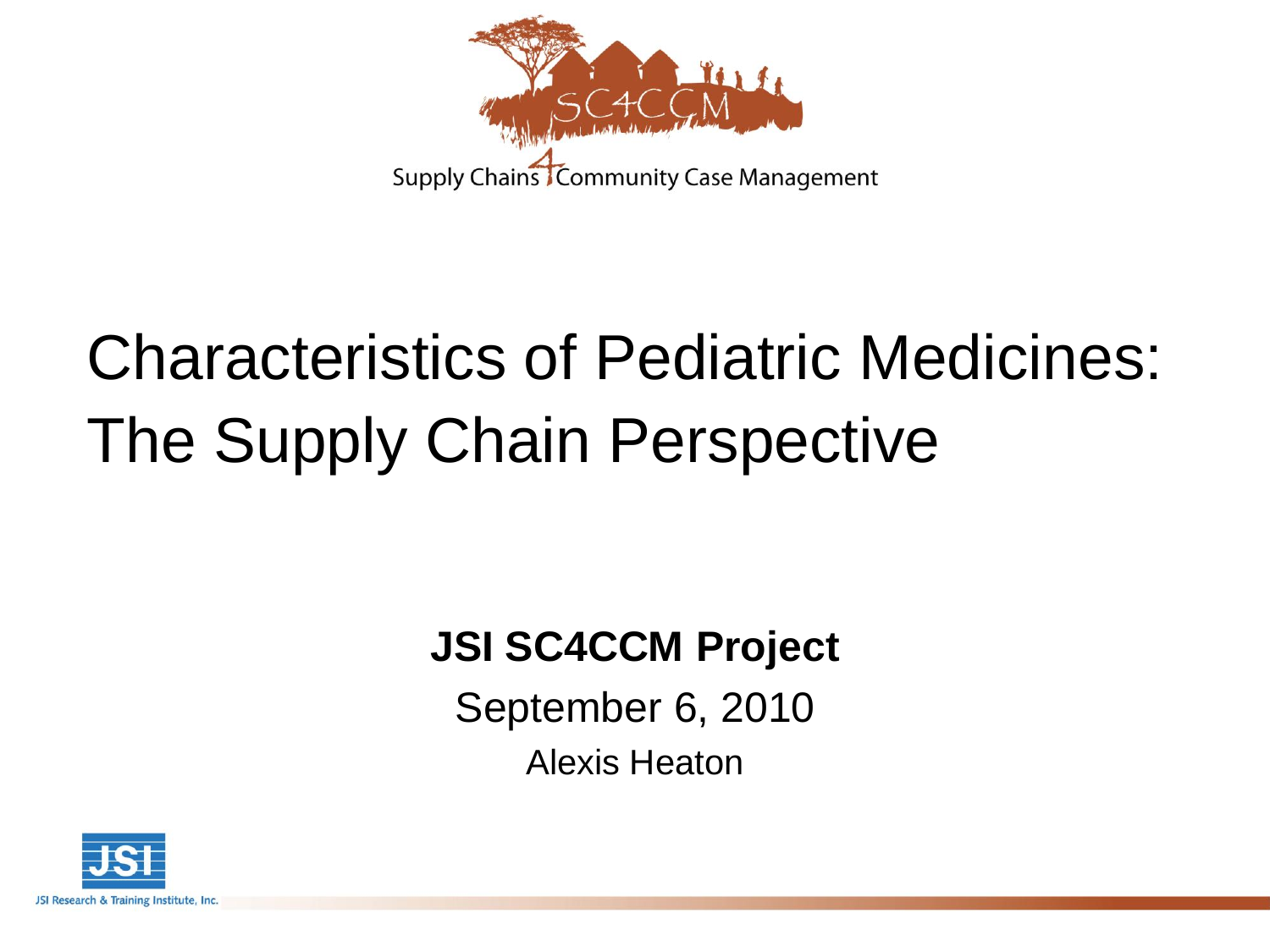

## The Supply Chain: Key Messages

- Products need to be selected with the full supply chain and end user in mind
- Community based treatment adds additional layers to the supply chain – often requires different characteristics than products used at hospitals and health facilities
- Local conditions and volumes of use by CHWs need to be taken into consideration to product specifications and design



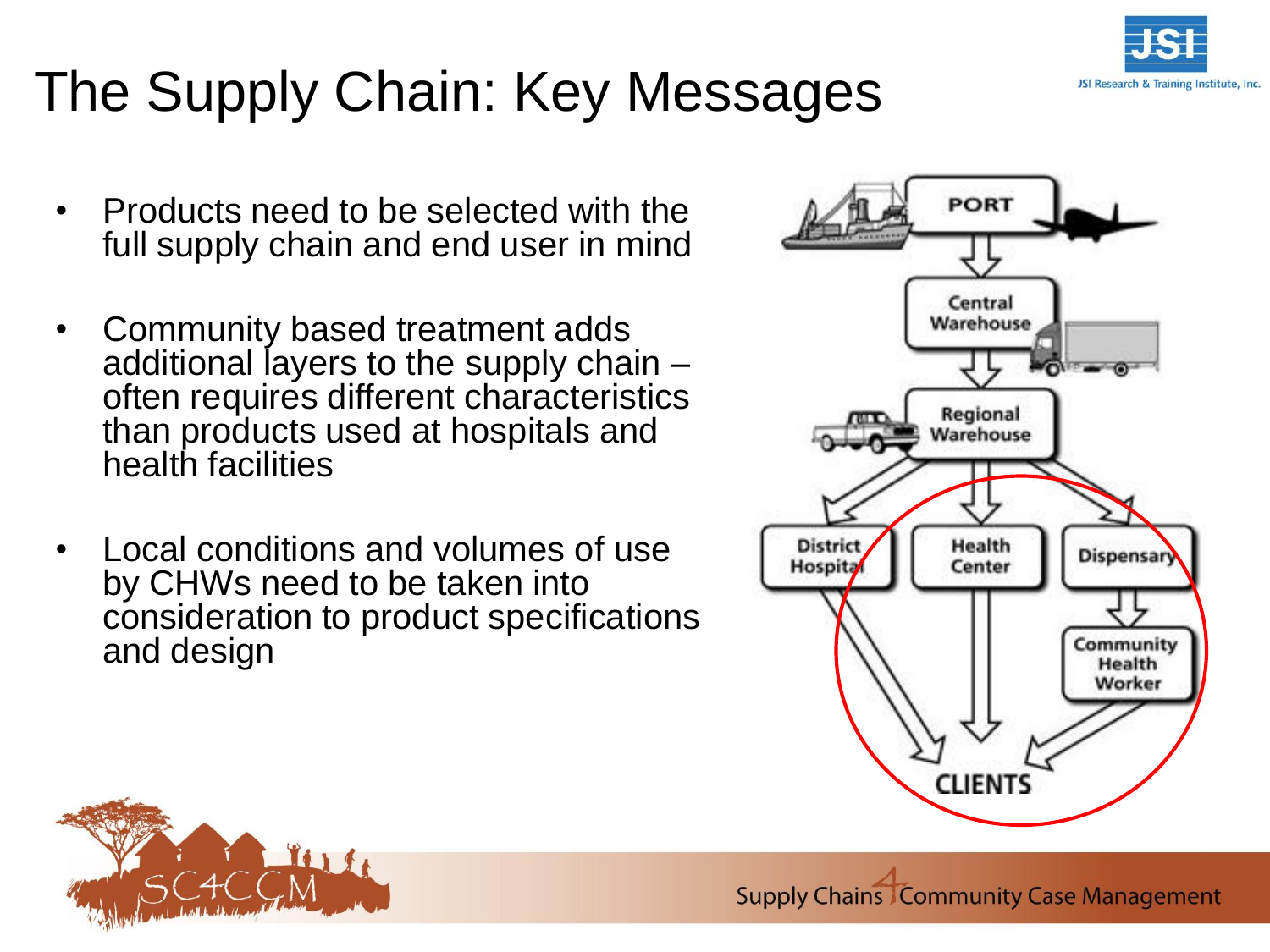#### Community Case Management Context





- CHWs bring treatment to the community  $\rightarrow$  improved access to treatment of common childhood illnesses and improvements in child health and survival
- Community health workers are reaching children in the most hard to reach areas in a wide variety of geographic settings and with a wide variety of products
	- Ethiopia 30,000+ HEWs managing up to 25+ products
	- $-$  Malawi  $-3,000 +$  HSAs managing up to 19 products
	- Rwanda 35,000+ CHWs managing 5-8 products (~ 2/3 doing CCM)

**Supply Chains Community Case Management** 

JSI Research & Training Institute, Inc.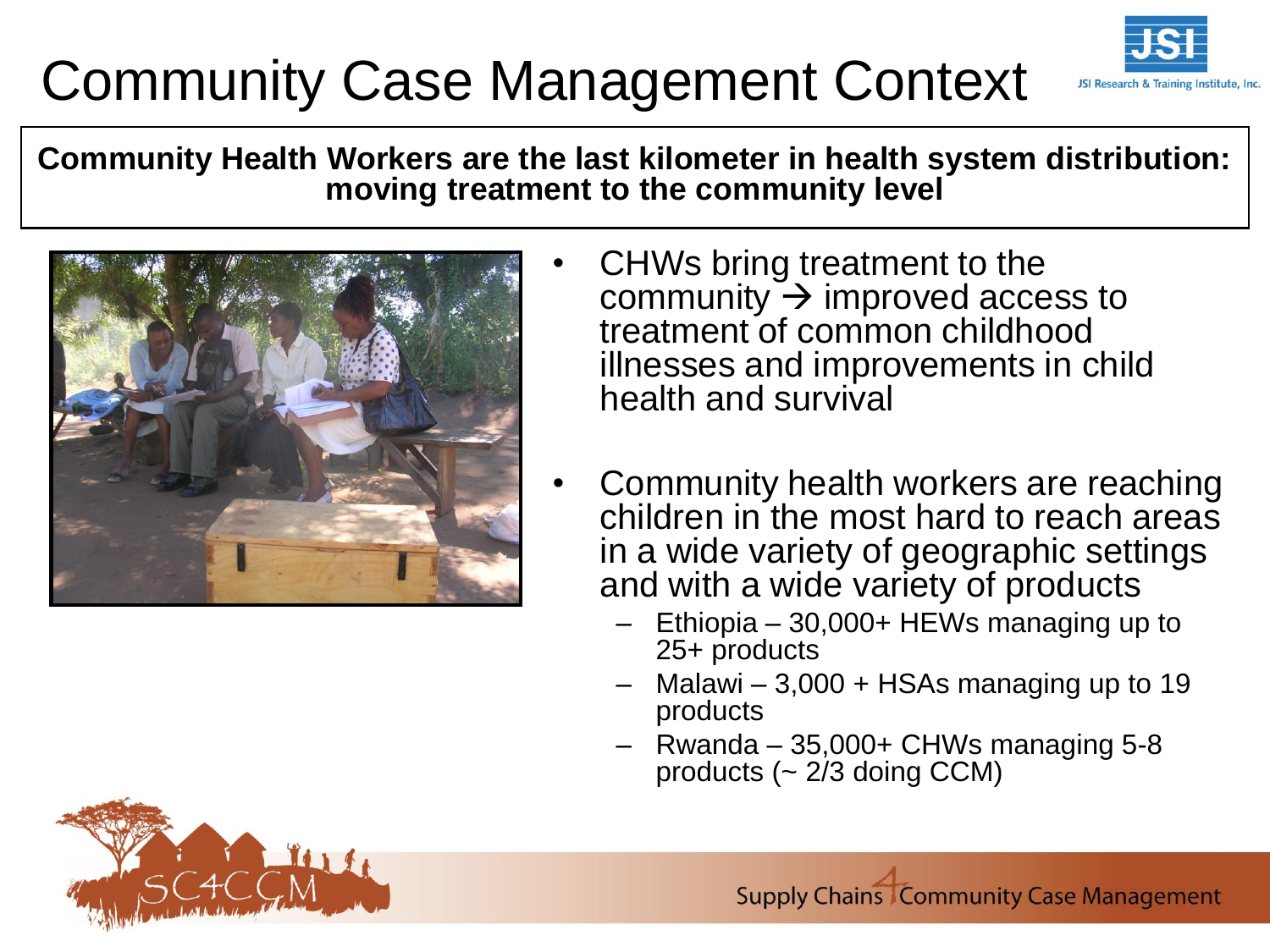## Supply Chain Considerations



#### **CCM creates unique considerations for products**

- Remote locations:
	- transit to resupply points can be long
- Use of non-motorized means to move products from resupply point to CHW:
	- such as bikes, foot, donkeys to transport products heat and space considerations
- Lack of infrastructure:
	- limited storage space and products exposed to sunlight, heat, rain, etc. during transport and community use
	- environment is unclean for repackaging





#### **Products need to be pediatric- and caregiver- friendly and appropriate for both the supply chain and management by the CHW**

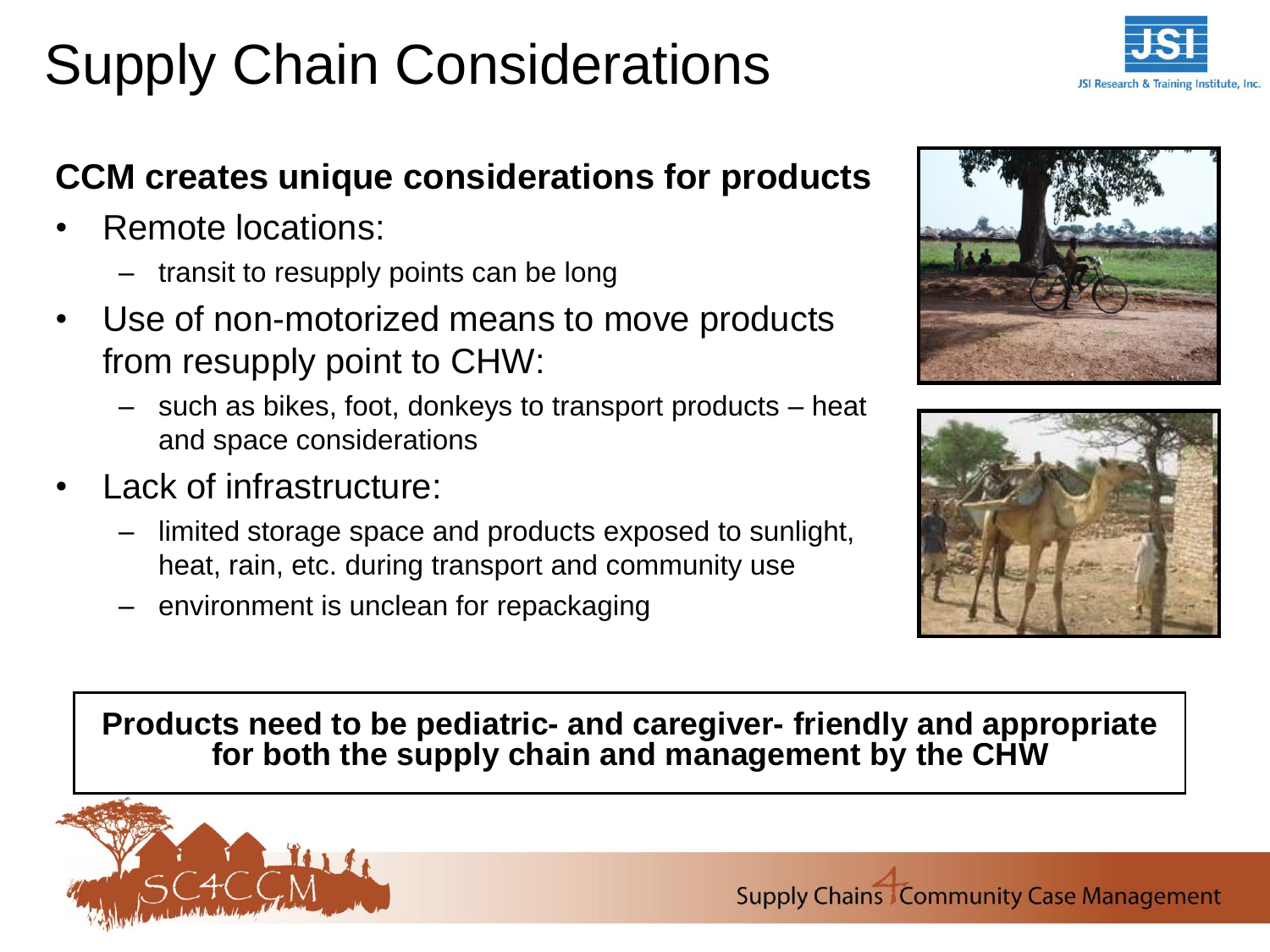![](_page_4_Picture_0.jpeg)

# The Logistics Cycle

![](_page_4_Figure_2.jpeg)

![](_page_4_Picture_3.jpeg)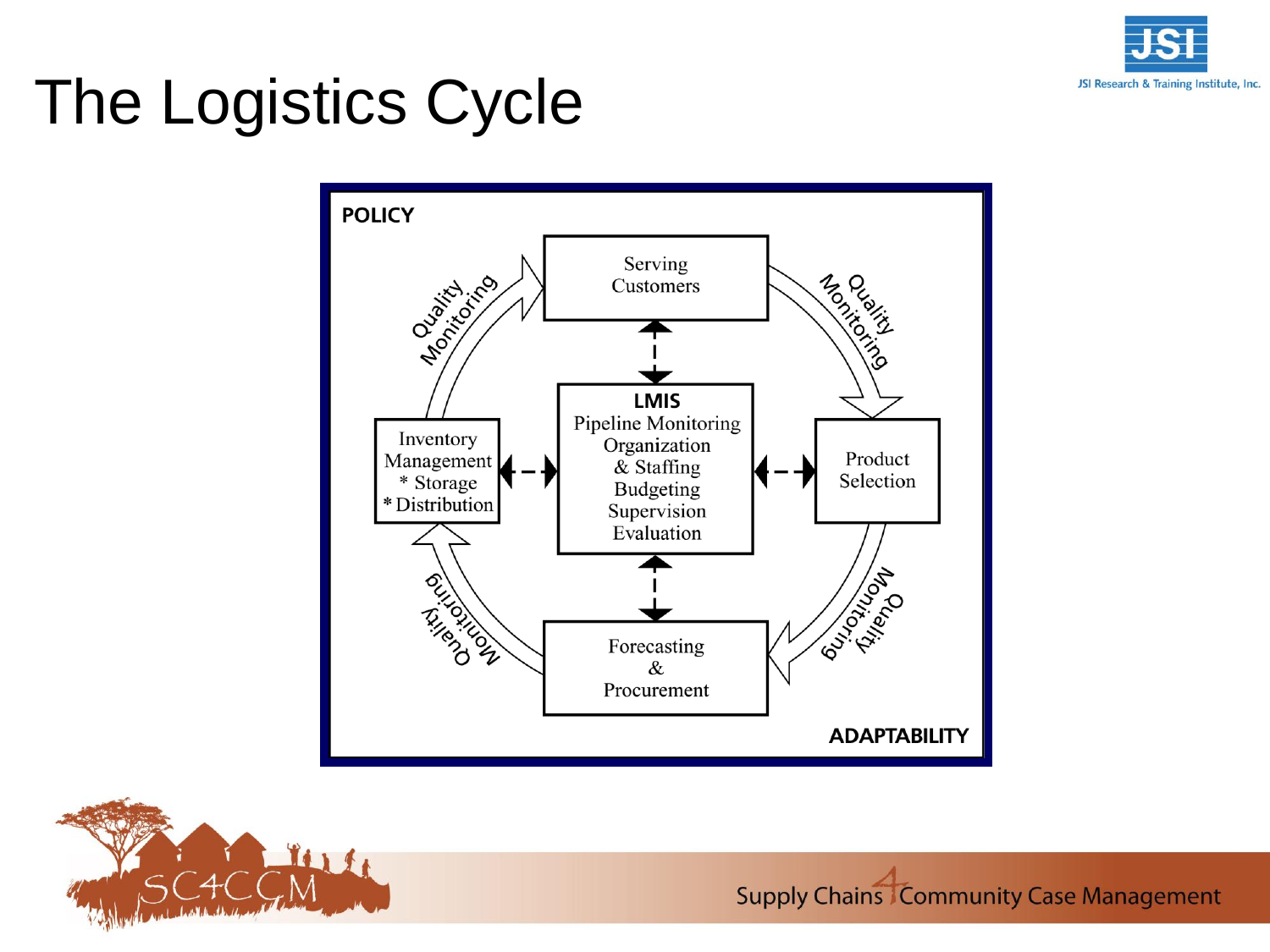#### Product Selection

![](_page_5_Picture_1.jpeg)

![](_page_5_Picture_2.jpeg)

- Children and caregivers have a preference for liquids but syrups and suspensions are bulky to transport, store, and manage
	- Select high quality (stable) dispersible products when available
- Consider pack sizes and types appropriate for the setting (storage, protection from the elements, transportation means)
- Consider monthly volume of need when selecting pack size
	- i.e. if CHW only sees 50 children per month and 20 cases of pneumonia, bottles of 1000 tablets may lead to unnecessary wastage or contamination over time

![](_page_5_Picture_8.jpeg)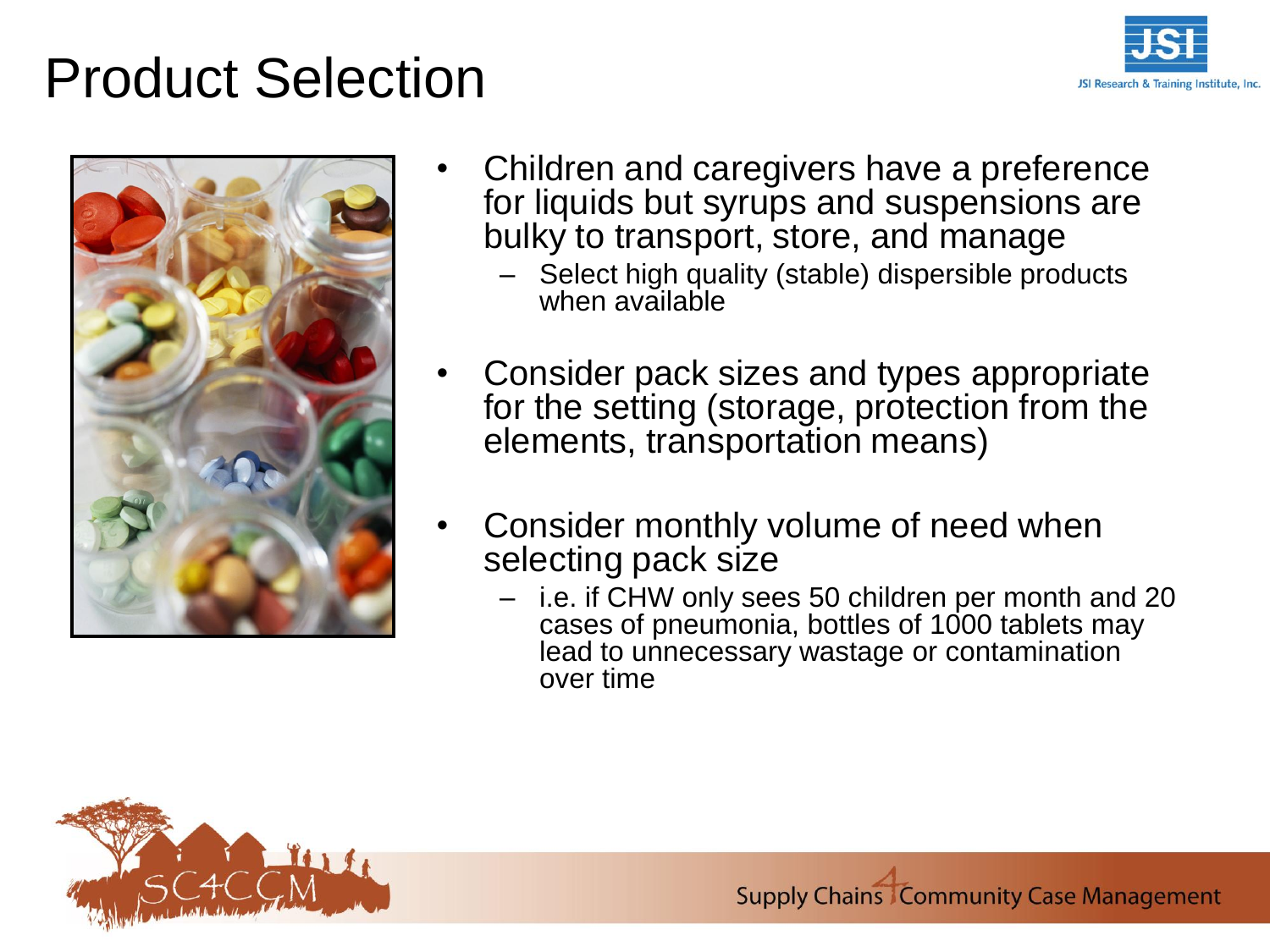## Product Distribution

JSI Research & Training Institute, Inc.

- Product size must be appropriate and acceptable throughout the supply chain
	- International (freight costs, product protection)
	- In-country to resupply point
	- Resupply point to CHW (often non-motorized)
	- Distribution from CHW to patients and caregivers (health posts, backpacks, drug boxes)
	- Patients to home (pill bags, paper, etc.)
- Packaging that minimizes bulk (less air)
- Packaging must protect products from the elements and damage – both as CHWs distribute them and as patients take them home

![](_page_6_Picture_10.jpeg)

![](_page_6_Picture_11.jpeg)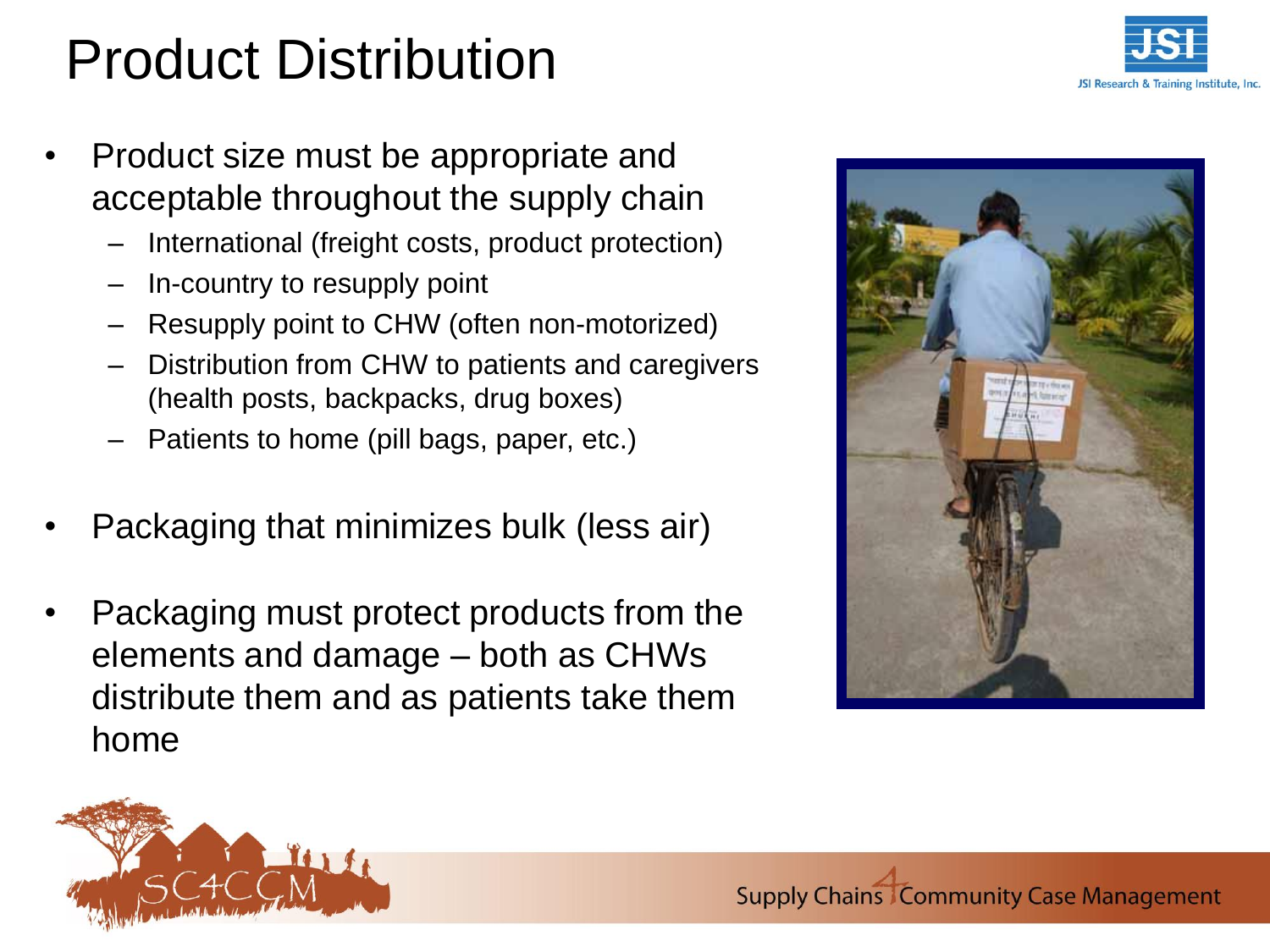#### Product Storage and Packaging

![](_page_7_Picture_1.jpeg)

![](_page_7_Picture_2.jpeg)

**WEROM CHILDREN** DATE 9/2M

- Products must be appropriate for the types of storage facilities that CHWs have
	- Reduce the number of large bottles of tablets that, after opening, are less protected
	- Space efficient while not compromising protection and information (reducing unnecessary volume/air)
- Presentations that are easily given/explained to caregivers
- Blister packs/strips when possible
	- If CHWs have to repackage loose tablets there is a risk of:
		- contamination as CHW may handle the tablets in the process
		- important information will not be written on new packaging, e.g. expiry date, clear instructions for caregivers
		- the new packaging may not protect product from high heat and moisture (esp. dispersible)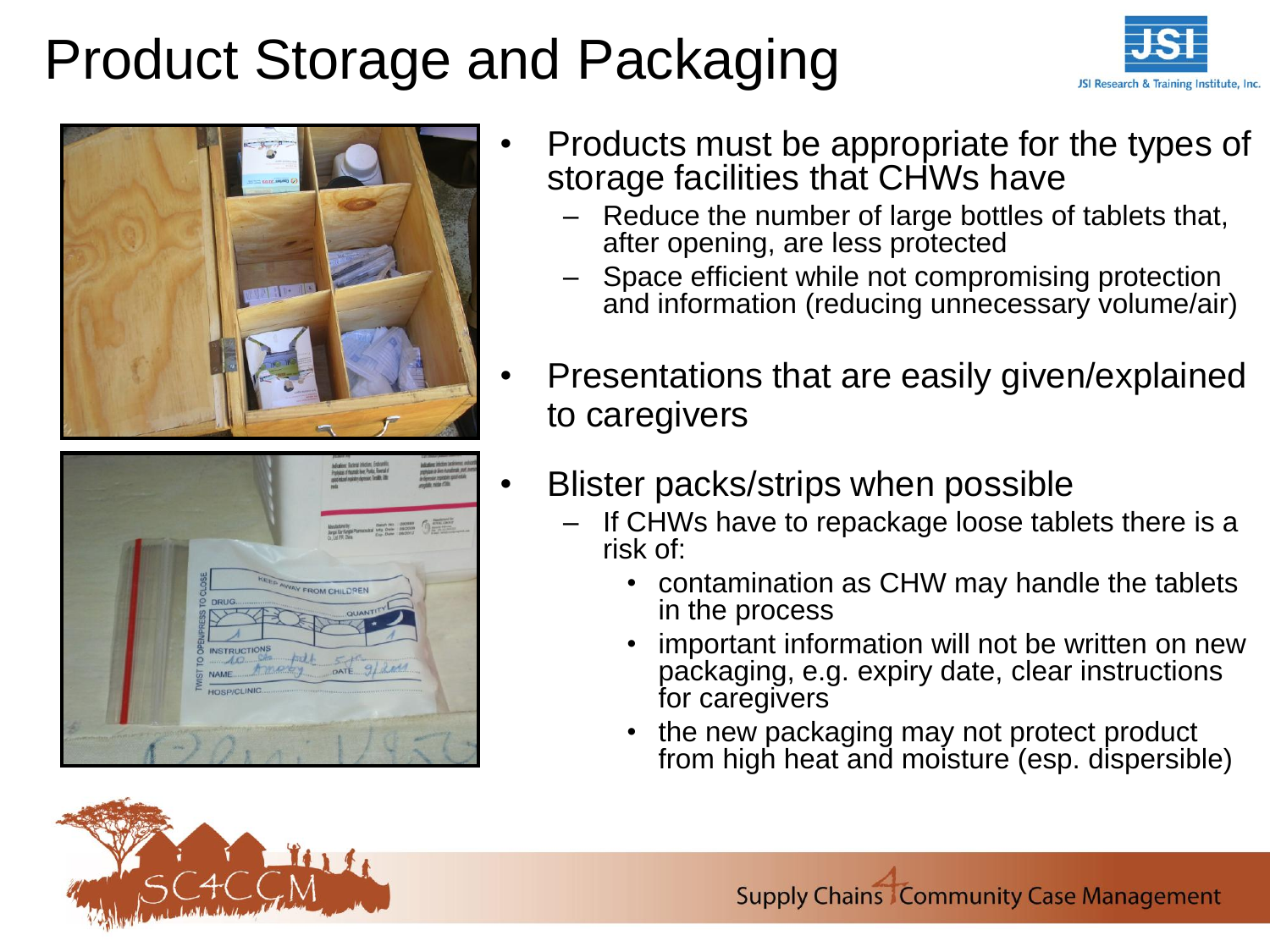![](_page_8_Picture_0.jpeg)

## Inventory Management

- CHWs prefer products that are easier to dispense/track (i.e. Coartem) – no counting of tablets, splitting
- Consider the balance between lower dosage tabs, more tablets vs. higher dosage and splitting tablets for smaller children
	- Can the supply chain manage additional SKUs?
	- Volumes at the CHW?
	- Acceptability of product?
- Consider the pros/cons of using substitutable vs. unique products
	- In Ethiopia: Cotrim 120mg only at the community level
	- In Rwanda: Primo only at community level / Coartem at other levels

![](_page_8_Picture_10.jpeg)

![](_page_8_Picture_11.jpeg)

![](_page_8_Picture_12.jpeg)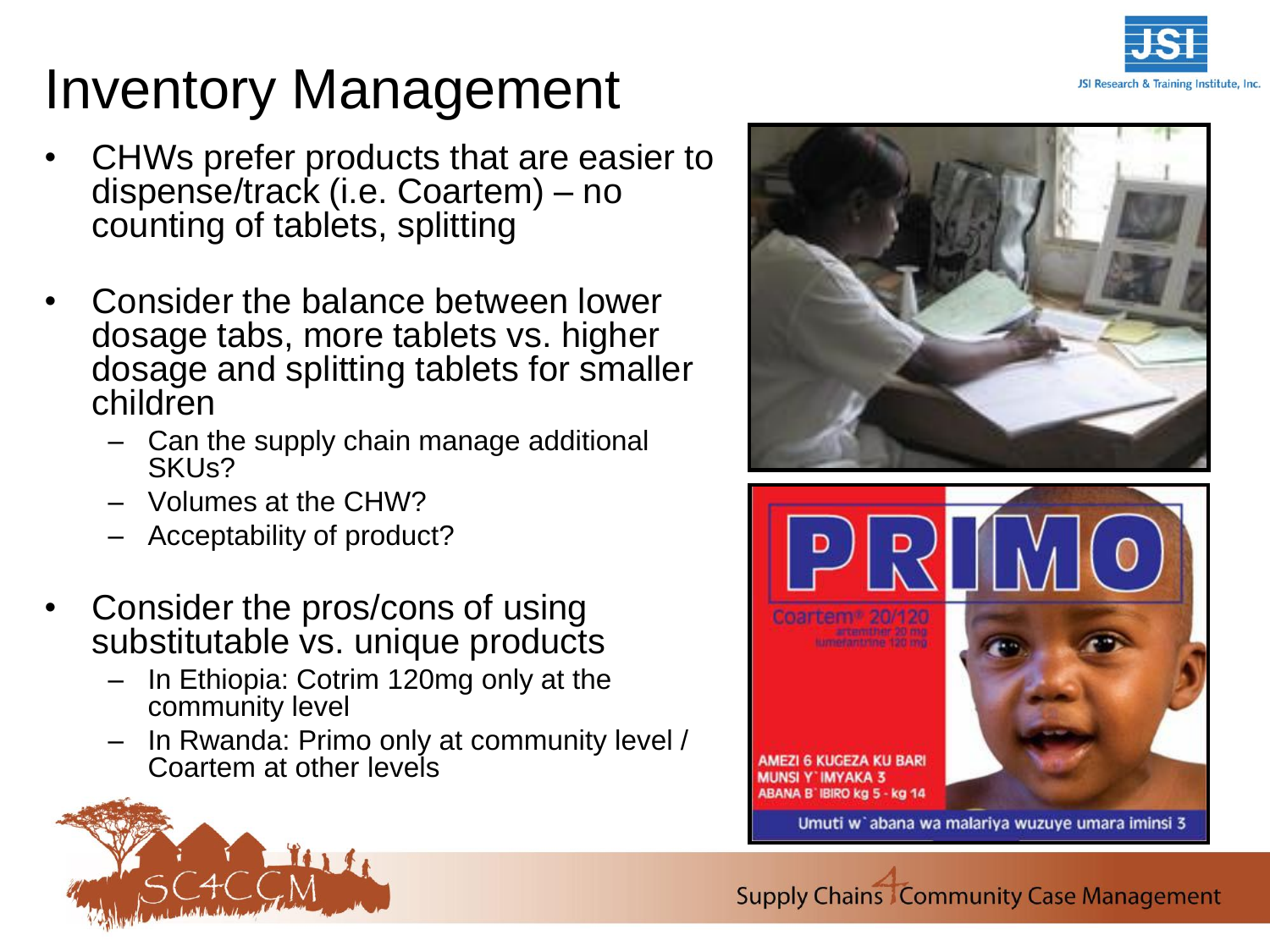## Serve Clients - Patient Acceptability

![](_page_9_Picture_1.jpeg)

- Moving demand from health facilities to CHWs demand creation via the availability of compelling, effective products at community level
- More user-friendly packaging colorful, pictorial labels
- Improved flavor, taste, and ease of use (dispersible tablets)

![](_page_9_Figure_5.jpeg)

![](_page_9_Picture_6.jpeg)